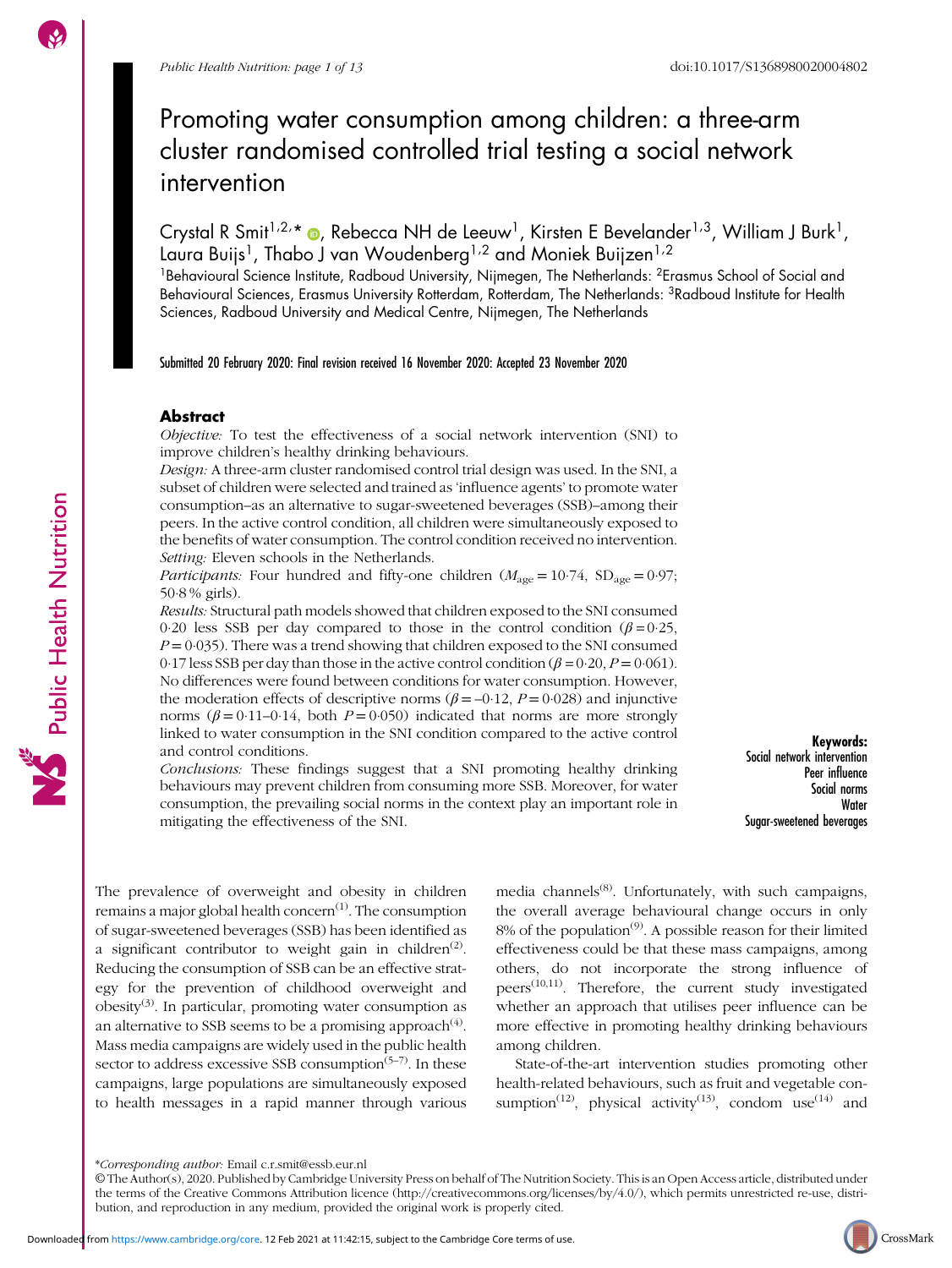smoking cessation<sup> $(15,16)$ </sup>, revealed that utilising peer influence can be beneficial in promoting healthy behaviours. In these so-called 'social network interventions (SNI)', the influence of peers is utilised by selecting a subset of children as influence agents to diffuse the target health message or behaviour into the children's network $(17,18)$  $(17,18)$ . At the heart of this approach lies the diffusion of innovation theory<sup> $(19)$  $(19)$  $(19)$ </sup>, which describes how new ideas and behaviours are spread among members of a social network. During the diffusion process, some individuals (i.e. influence agents) have more influence on the behaviour of others due to their unique position in the network $^{(20)}$  $^{(20)}$  $^{(20)}$ . Deploying these influence agents as advocates of the target behaviour (e.g. as role models) can accelerate the diffusion process and behaviour change in social networks $(21)$  $(21)$ .

There is promising evidence from recent pilot studies that children's drinking behaviour can be improved with such a social network-based approach<sup> $(22,23)$  $(22,23)$  $(22,23)$  $(22,23)$  $(22,23)$ </sup>. In these studies, the influence agents were trained to encourage water consumption–as an alternative to SSB–among their peers. In both studies, an increase in children's water consumption, as well as a decrease in their SSB consumption, was found<sup> $(22,23)$  $(22,23)$  $(22,23)$  $(22,23)$ </sup>. However, these studies only investigated the effectiveness of the SNI by comparing it to a control condition. Thus, the question remains whether this promising social network-based approach is actually more effective than an active control condition based on the principles of mass media campaigns.

Moreover, SNI utilising peer influence are assumed to tap into normative behaviours. Research has shown that children do not like to deviate from the group norms and experience a strong need for acceptance, which prompts them to conform to the normative behaviour of their peers<sup> $(24-26)$  $(24-26)$  $(24-26)$  $(24-26)$  $(24-26)$ </sup>. The literature distinguishes between two types of social norms, namely descriptive and injunctive norms[\(27,28\)](#page-11-0). Descriptive norms refer to the perception of how most people behave<sup> $(28)$  $(28)$ </sup>. For healthy drinking, for example, this would imply that children perceive that their peers drink a certain amount of water. Injunctive norms refer to the perception of what others consider appropriate<sup> $(28)$  $(28)$  $(28)$ </sup>. For example, an injunctive norm for healthy drinking would be that children perceive approval of their peers when they drink a certain amount of water. Several studies have shown that both type of norms affect children's dietary behaviours with regard to the type and amount of food they perceive their peers to consume or approve  $of^{(26,29-31)}$  $of^{(26,29-31)}$  $of^{(26,29-31)}$  $of^{(26,29-31)}$  $of^{(26,29-31)}$ . Therefore, it is conceivable that the success of peer-led interventions may depend on the prevailing social norms in the target network.

As yet, only one SNI included the moderating role of social norms, finding that the children's injunctive norms interacted with the success of the SNI promoting water con-sumption<sup>([22](#page-11-0))</sup>. That is, children who initially perceived high injunctive peer norms to consume water reported an increase in their water consumption<sup> $(22)$  $(22)$  $(22)$ </sup>. In this case, the promoted behaviour in this intervention was in accordance with the norm children perceived beforehand. It is, therefore, plausible that SNI are more successful for children who perceive that the prevailing norm is in accordance with the promoted behaviour. Nevertheless, it is also plausible that SNI are more effective for children who initially perceived a discrepancy between the prevailing norm and the promoted behaviour. When the desired behaviour is promoted in the intervention, it could be that they want to live up to the promoted norm and adjust their behaviour accordingly. Thus far, there has been only one study that showed that the success of SNI depends on the prevailing injunctive norms and none on descriptive norms. Given the sparse research attention so far, this study explored the moderating role of both descriptive and injunctive norms.

Thus, the current study tested whether an intervention utilising peer influence was more effective than an active control condition – based on the principles of mass media campaigns – and a control without any intervention. We also investigated the moderating role of the prevailing social norms in the context. We hypothesised that children who were exposed to the SNI promoting water consumption as an alternative to SSB would report consuming more water post-intervention than those in the active control condition (H1a) and control condition (H1b). We also expected that children who were exposed to the SNI would report consuming less SSB post-intervention than those in the active control condition (H2a) and control condition (H2b). Finally, we explored the moderating role of descriptive and injunctive norms on the effectiveness of the SNI.

# Methods

### Design

The study involved a three-arm cluster randomised controlled trial with schools as the unit of randomisation. The schools were randomly assigned to either the (1) existing SNI (called *Share H<sub>2</sub>O*), (2) active control condition or (3) control condition by a random allocation algorithm. In the SNI, children were exposed to peers from their own classroom who were identified and trained as influence agents to promote water consumption as an alternative to SSB consumption. The active control condition was based on the principles of mass media campaigns and, therefore, consisted of exposing all children simultaneously to a presentation on the benefits of water consumption. Children in the control condition did not receive any intervention. The required sample size was based on the previous pilot study<sup>([23](#page-11-0))</sup> where a small effect of the SNI was found with 210 children with a SNI condition and control condition. This number was multiplied with 1·5 to add the third condition (i.e. active control) in the current study, resulting in a minimum number of 315 children across the 3 groups. In order to take non-response in the active consent procedure into account, a larger number of children were recruited.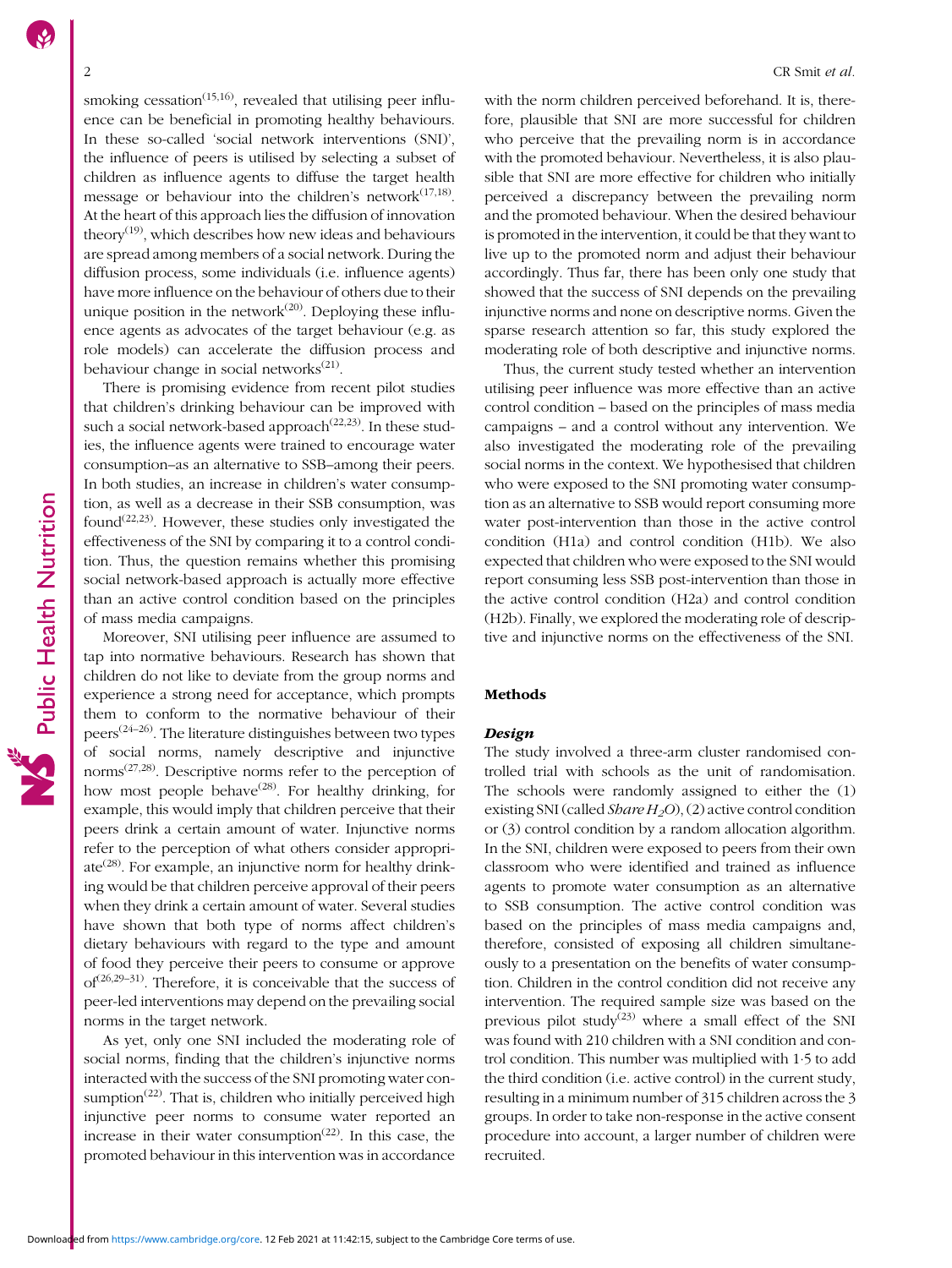<span id="page-2-0"></span>Promoting water consumption 3

#### Procedure

The study took place from February to June 2018 and consisted of three assessments: baseline (February–March 2018; T1), immediately after the start of the intervention (April–May 2018; T2) and during a follow-up 4 weeks later (June–July 2018; T3). At each assessment, children received a smartphone with a pre-installed research application and an activity-tracking bracelet for  $7 \text{ days}^{(32,33)}$  $7 \text{ days}^{(32,33)}$  $7 \text{ days}^{(32,33)}$ . Via the research application, children received questionnaires and were also able to chat and to share pictures and short videos with peers. At T1, children completed drinkingrelated measures and sociometric nominations. Identical measures were assessed at T2 and T3. To assess whether children were aware of the actual purpose of the study, they were asked at T3 to describe what they believed to be the purpose of the study. None of the children indicated that the goal of the study was for influence agents to promote water consumption.

# Participants

Public Health Nutrition

The study was part of the second data collection phase of the  $MyMovez$  project<sup>[\(32\)](#page-11-0)</sup>. Participants were recruited through their school. All schools following a regular education programme were eligible for participation. As shown in Fig. 1, 150 urban and suburban schools in the Netherlands were invited to participate in the second phase of the MyMovez project. Twenty-one schools expressed interest in participating; however, two of these schools were unable to participate due to not receiving enough active consents from caregivers as well as children themselves ( $<$  60 % in each classroom<sup>([34](#page-11-0))</sup>). Of these nineteen remaining schools, eight schools were assigned to three other conditions from the MyMovez project that focused on promoting physical activity<sup> $(35)$  $(35)$  $(35)$ </sup>.

The current study consisted of the eleven schools that were randomly assigned to one of the three conditions that focused on children's drinking behaviours. Five schools were assigned to the SNI, three to the active control condition and three to the control condition. These schools were located in different areas in the Netherlands, with considerable geographical distance between the conditions (SNI  $v$ . active control schools ranged from 36 to 203 km; SNI v. control schools ranged from 30 to 203 km; active control v. control schools ranged from  $20 \text{ km}$  to  $197 \text{ km}$ ). Therefore, the risk of between-group contamination was negligible. Out of the 579 children in these 11 schools, a total of 128 (22 %) caretakers did not provide consent for their child to participate. Thus, the sample consisted of 451 children (50·8 % girls) between 9 and 14 years old  $(M = 10.74$  years; sD = 0.97). Of these children, 149  $(47.7\%$  girls) were allocated to the SNI,  $164$  (56.1% girls)



Fig. 1 CONSORT flow diagram of study participants. SNI, social network intervention; T1, Time 1; T2, Time 2; T3, Time 3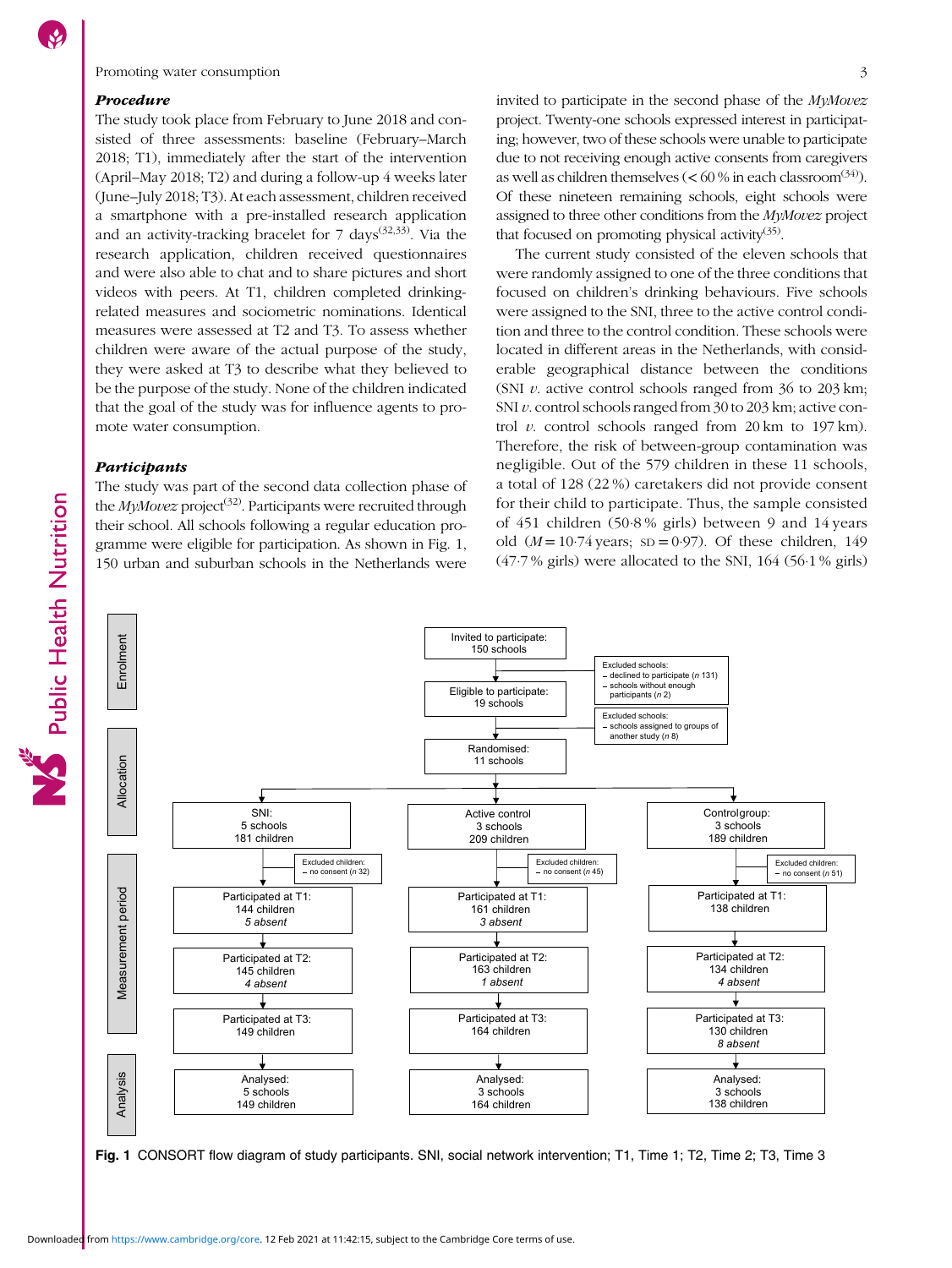to the active control condition and 138 (47·8 % girls) to the control condition (see Fig. [1](#page-2-0) for the flow diagram of study participants). The number of participating children was 443 at T1, 442 at T2 and 443 at T3.

# The social network intervention Share  $H_2O$

The SNI involved selecting and training a subset of children from each classroom as influence agents to promote water consumption – as an alternative to SSB – among their peers. The content of the SNI training was nearly the same as the pilot version of the *Share*  $H_2O$  interven- $\text{tion}^{(23)}$  $\text{tion}^{(23)}$  $\text{tion}^{(23)}$ . However, for this study, we aimed to improve the training content by incorporating more principles of the Self-Determination Theory<sup>[\(36](#page-11-0),[37\)](#page-11-0)</sup> to increase the intrinsic motivation of the peers, in addition to that of the influence agents. Another difference was that in the current study, research assistants were trained to deliver the training to the influence agents, instead of the primary investigator. In general, the purpose of the training was twofold. The first aim was to motivate the influence agents by providing them with the benefits of drinking water – as an alternative for SSB – and encourage them with self-generated arguments to drink more water. The second aim was to support the influence agents in motivating their peers by providing them with the skills to promote water consumption and identifying potential barriers.

Compared to the pilot study, we placed more emphasis in the training on how the influence agents could create an intrinsic motivating climate for their peers while promoting water consumption. Recent research has shown that being intrinsically motivated is an important predictor for positively altering children's water drinking behaviours<sup>[\(38](#page-11-0))</sup>. According to self-determination theory, being autonomy supportive enhances intrinsic motivation<sup> $(37,39,40)$  $(37,39,40)$  $(37,39,40)$  $(37,39,40)$ </sup>. To this end, possible barriers that the influence agents might encounter while promoting drinking water and how they could overcome these whiles being autonomy supportive were discussed, for example, by taking in consideration the perspective of their peers or providing them with meaningful rationales $(39)$  $(39)$  $(39)$ . One week after the training, a follow-up session took place to provide visible support, resolve any issues experienced by the influence agents in their role and refresh the information discussed in the training.

# The active control condition

In the active control condition, children simultaneously received knowledge about the benefits of drinking water–as an alternative for SSB–through a half-hour classroom presentation. This presentation was delivered by research assistants, and the benefits were the same as those discussed in the training of the influence agents. At the time of the presentation, children who had not received consent from their caretakers to participate in the study went to another classroom with the teacher.

#### **Measures**

#### Peer nominations

To identify the influence agents in each classroom, the children were asked to nominate at least one peer whom they 'wanted to be like', 'regarded as good leaders', 'went to for advice<sup> $(23,41)$  $(23,41)$ </sup> and 'talked to about what they drink'<sup>([20](#page-11-0))</sup>. For the selection of the influence agents, only same-classroom peer nominations were included. To ensure sex balance in relation to the composition of the classrooms, 15 % of boys and 15 % of girls in the SNI with the most nominations on all items together were selected and trained as influence agents<sup> $(23,41)$  $(23,41)$  $(23,41)$  $(23,41)$  $(23,41)$ </sup>. On average, five children (sp = 1.06) per participating classroom in the SNI schools were trained as influence agents. This resulted in a total of thirty-seven influence agents from eight classrooms.

#### Water consumption

Children indicated on three different days (i.e. every other day during each data collection wave) how much water they drunk the day before[\(23,32,38\)](#page-11-0). Response options ranged from  $0 =$  zero glasses per day to  $7 =$  seven or more glasses per day. An illustration was used to instruct the children that 'one glass' also meant one can, bottle, or package of approximately 200 ml. A total score for water consumption was constructed by averaging the children's reported consumption over the 3 days (Cronbach's  $\alpha$  ranged from 0.65 to 0.78).

# Sugar-sweetened beverage consumption

Children indicated on three different days (i.e. every other day during each data collection wave) how much sweetened fruit juice, lemonade (based on sugar syrup), soda, energy and sports drinks they drunk the day before  $(23,32)$  $(23,32)$ . Response options ranged from  $0 = zero$  glasses per day to  $7 = seven$  or more glasses per day. The same illustration as with water consumption was used to instruct the children about the portion size. A total score for SSB consumption was constructed by averaging the children's reported consumption on the five different consumption items over the 3 days (Cronbach's α ranged from 0·66 to 0·80).

#### Descriptive norms

Children's perception of the prevalence of their classmates' behaviour was assessed with the following item: 'How often do your classmates drink water?'<sup>[\(32,38](#page-11-0))</sup>. Response options ranged from  $1 = never$  to  $6 = always$ .

#### Injunctive norms

Children's perception of what their classmates considered appropriate behaviour was assessed with the following item: 'Do you experience that your classmates think you should drink water?'<sup>([32](#page-11-0),[38\)](#page-11-0)</sup>. Response options ranged from  $1 = no$ , certainly not to  $6 = yes$ , certainly.

#### Strategy of analyses

Descriptive statistics were calculated to examine the means and standard deviations of all study variables. Subsequently,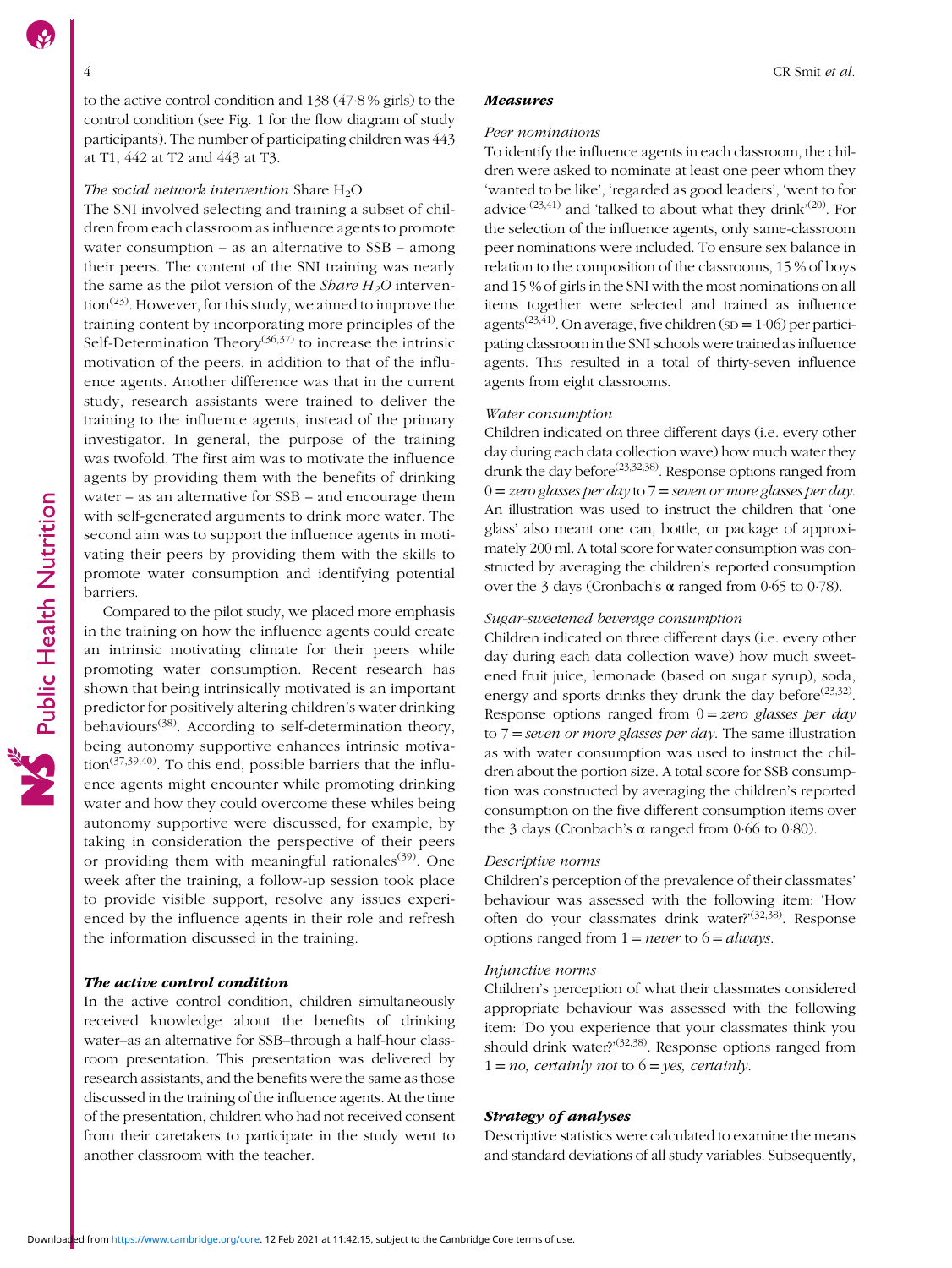

Fig. 2 The conceptual models for testing (a) the mean-level differences between conditions on water and SSB consumption after the intervention (T2 and T3), adjusting for previous consumption (T1), and (b) whether prevailing social norms moderated the mean-level differences between conditions on subsequent water consumption (T2 and T3), adjusted for previous consumption (T1); moderation was tested separately for descriptive and injunctive norms; sex was included as a covariate in the first model. SNI, social network intervention; SSB, sugar-sweetened beverage; T1, Time 1; T2, Time 2; T3, Time 3

randomisation checks were performed using one-way ANOVA to test whether there were initial mean-level differences between the conditions for the outcome variables (i.e. water and SSB consumption). Pearson's correlations were performed for the variables of interest to determine which variable had to be controlled for in the main analyses.

For the main analyses, three structural path models were tested using Mplus  $7.2^{(42)}$  $7.2^{(42)}$  $7.2^{(42)}$ . The first model tested mean-level differences between conditions on water and SSB consumption after the intervention (T2 and T3), adjusting for consumption prior to the intervention (T1; see Fig. 2a); the second model examined whether descriptive norms moderated the mean-level differences between conditions on subsequent water consumption and the third model examined whether injunctive norms moderated the mean-level differences between conditions on subsequent water consumption (see Fig. 2b). In all models, condition was specified as two binary dummy variables with SNI as reference category (coded as 0). In the last two models, the social norm variables were centred prior to creating the interaction terms involving social norms and differences between conditions.

The parameters in the models were estimated applying (full-information) maximum-likelihood estimation with robust standard errors (MLR in Mplus) to account for missing values and potential deviations from multivariate normality. Additionally, the models were adjusted for clustering of the sample – children were 'nested' in classrooms – using the Mplus procedure TYPE = COMPLEX, with classroom as the cluster variable. This procedure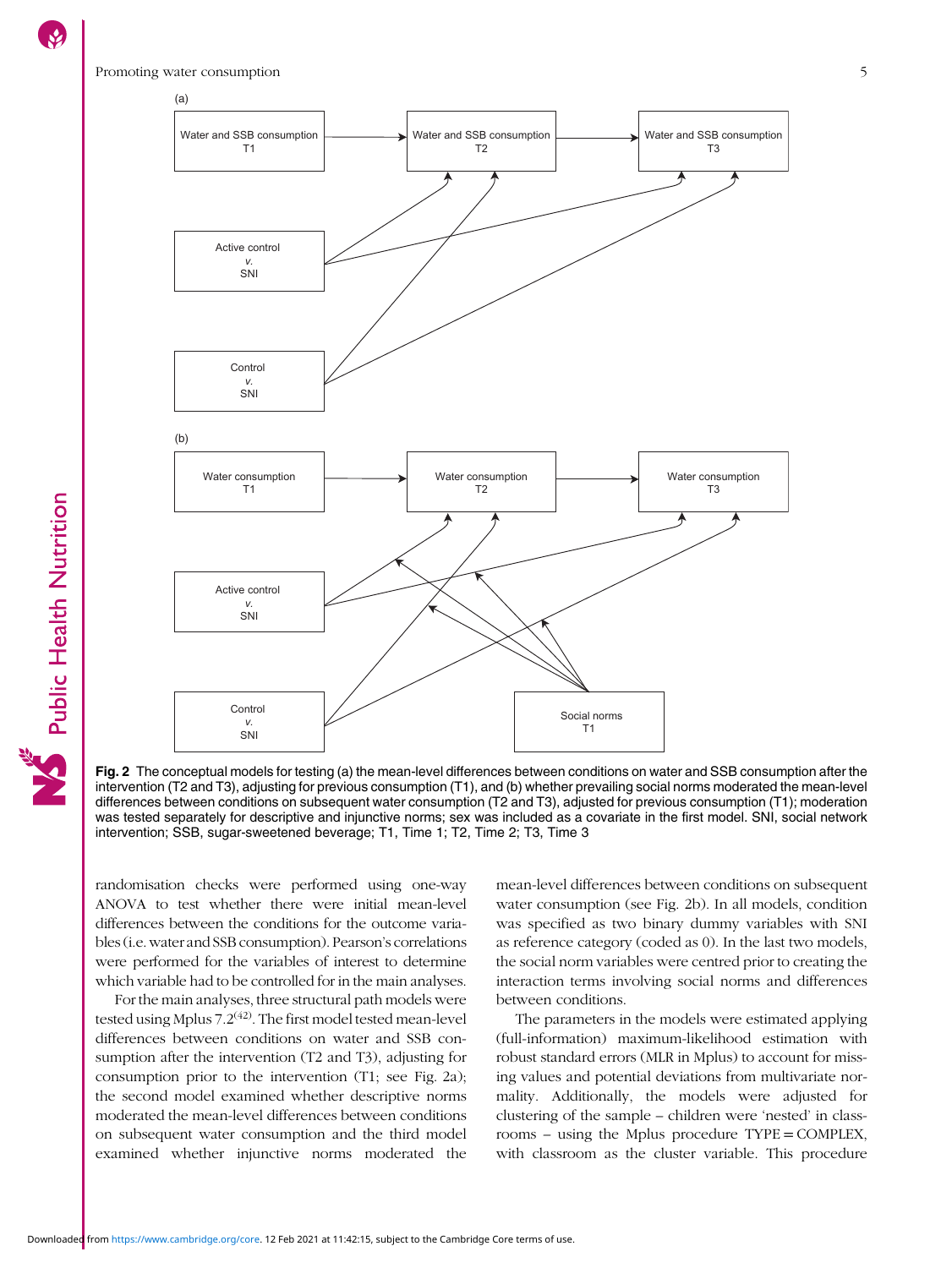results in standard errors that are adjusted to account for non-independence within classrooms. The fit of the path models was assessed with the following good fit indices: root mean square error of approximation (RMSEA, with a cut-off value of  $\lt 0.08$  and P-close  $> 0.05$ ), comparative fit index (CFI, with a cut-off value of  $> 0.90$ ) and normed  $\chi^2$  ( $\chi^2$ /df, with a cut-off value of < 3·0<sup>[\(43](#page-11-0),[44](#page-11-0))</sup>). In the structural path analyses, the unstandardised regression coefficient  $(b)$ provides the estimated mean-level difference between conditions on consumption behaviours following the intervention, adjusted for baseline consumption behaviours. For models yielding significant interaction effects, simple slope analyses<sup> $(45)$  $(45)$  $(45)$ </sup> were used to examine the regression coefficient of the condition–consumption behaviour relationship across two levels of the moderator (low social norms:  $-1$  SD; high social norms:  $+1$  SD).

#### Results

Public Health Nutrition

### Preliminary analyses

Descriptive statistics and randomisation check Descriptive statistics showed that on average children consumed  $2.99$  (sp = 1.70) glasses of water and  $0.57$  (sp = 0.58) glasses of SSB a day at baseline (T1). The means and standard deviations for all study variables across the conditions are summarised in Table 1. To check whether there were initial mean-level differences between the three conditions on the outcome variables (i.e. water and SSB consumption), one-way ANOVA were conducted. The analyses yielded statistically significant differences at baseline (T1) between conditions for SSB,  $F(2435) = 3.57$ ,  $P = 0.029$ , but not for water consumption,  $F(2435) = 1.38$ ,  $P = 0.252$ (see Table 1). This indicated that the randomisation was not successful for SSB consumption; it is therefore essential to account for these initial differences between conditions to avoid interpreting regression to the mean effects (i.e. groups that have low mean scores are more likely to  $i$ ncrease)<sup>[\(46\)](#page-11-0)</sup>. To account for these initial differences, we included baseline consumption behaviour (T1) as a

predictor of consumption behaviour at T2 and T3 in the structural path models.

#### Correlations among variables

Pearson's correlations were computed to examine the bivariate relationship between the variables of interest (see Table [2\)](#page-6-0). Children's water consumption was positively related to descriptive norms and not related to injunctive norms. Children's SSB consumption was only negatively related to sex, indicating that boys drank more SSB than girls. Therefore, we included sex as a covariate in the model testing the mean-level differences between conditions on SSB consumption.

#### Main analyses

# Condition differences on changes in water and sugar-sweetened beverage consumption

The first structural path model examined whether children exposed to the SNI increased their water and decreased SSB consumption compared to those in the active control condition (H1a and H2a) and control condition (H1b and H2b). This model demonstrated a good fit to the observed data, RMSEA =  $0.04$ , CFI =  $0.97$  and normed  $\chi^2 = 1.58$ . Table [3](#page-6-0) presents the results of this model. The model showed that there was a significant mean-level difference between the SNI and control condition on SSB consumption at T2, adjusting for baseline SSB consumption  $(b = 0.20, \text{ sE} = 0.10, \beta = 0.25, P = 0.035, 95\% \text{ CI} [0.02, 0.48]).$ This indicated that, immediately after the intervention, children exposed to the SNI consumed an average of 0·20 glasses less SSB per day than those in the control condition, adjusting for SSB consumption prior to the intervention. At T3, there was a marginally significant mean-level difference between the SNI and active control condition on SSB consumption, adjusted for baseline SSB consumption  $(b = 0.17)$ ,  $SE = 0.10$ ,  $\beta = 0.20$ ,  $P = 0.061$ , 95% CI [-0.01, 0.40]). This indicated that there was a trend showing that, 4 weeks after the start of the intervention, children exposed to the SNI consumed an average of 0·17 glasses less SSB per day than children in the active control condition (adjusting

|                      | SNI $(n = 149)$ |           |      | Active control (n 164) | Control (n 138) |           |
|----------------------|-----------------|-----------|------|------------------------|-----------------|-----------|
|                      | М               | <b>SD</b> | M    | <b>SD</b>              | М               | <b>SD</b> |
| Water consumption T1 | 3.03            | 1.89      | 3.12 | 1.58                   | 2.79            | 1.62      |
| Water consumption T2 | 3.12            | 1.99      | 3.12 | 1.66                   | 2.76            | 1.97      |
| Water consumption T3 | 3.07            | 2.07      | 2.29 | 1.87                   | 2.62            | 2.00      |
| SSB consumption T1   | 0.67            | 0.72      | 0.49 | 0.47                   | 0.55            | 0.58      |
| SSB consumption T2   | 0.64            | 0.79      | 0.45 | 0.42                   | 0.73            | 1.06      |
| SSB consumption T3   | 0.61            | 0.69      | 0.57 | 0.59                   | 0.81            | 1.21      |
| Descriptive norms T1 | 3.62            | 1.03      | 3.55 | 1.04                   | 3.74            | 1.11      |
| Injunctive norms T1  | 3.69            | 1.65      | 3.73 | 1.65                   | 2.97            | 1.77      |

#### Table 1 Means and standard deviations for all study variables across the conditions per assessment

SNI, social network intervention; T1, Time 1; T2, Time 2; T3, Time 3; SSB, sugar-sweetened beverage. \*The three conditions differed significantly on this variable  $(P < 0.05)$ .

Downloaded from [https://www.cambridge.org/core.](https://www.cambridge.org/core) 12 Feb 2021 at 11:42:15, subject to the Cambridge Core terms of use.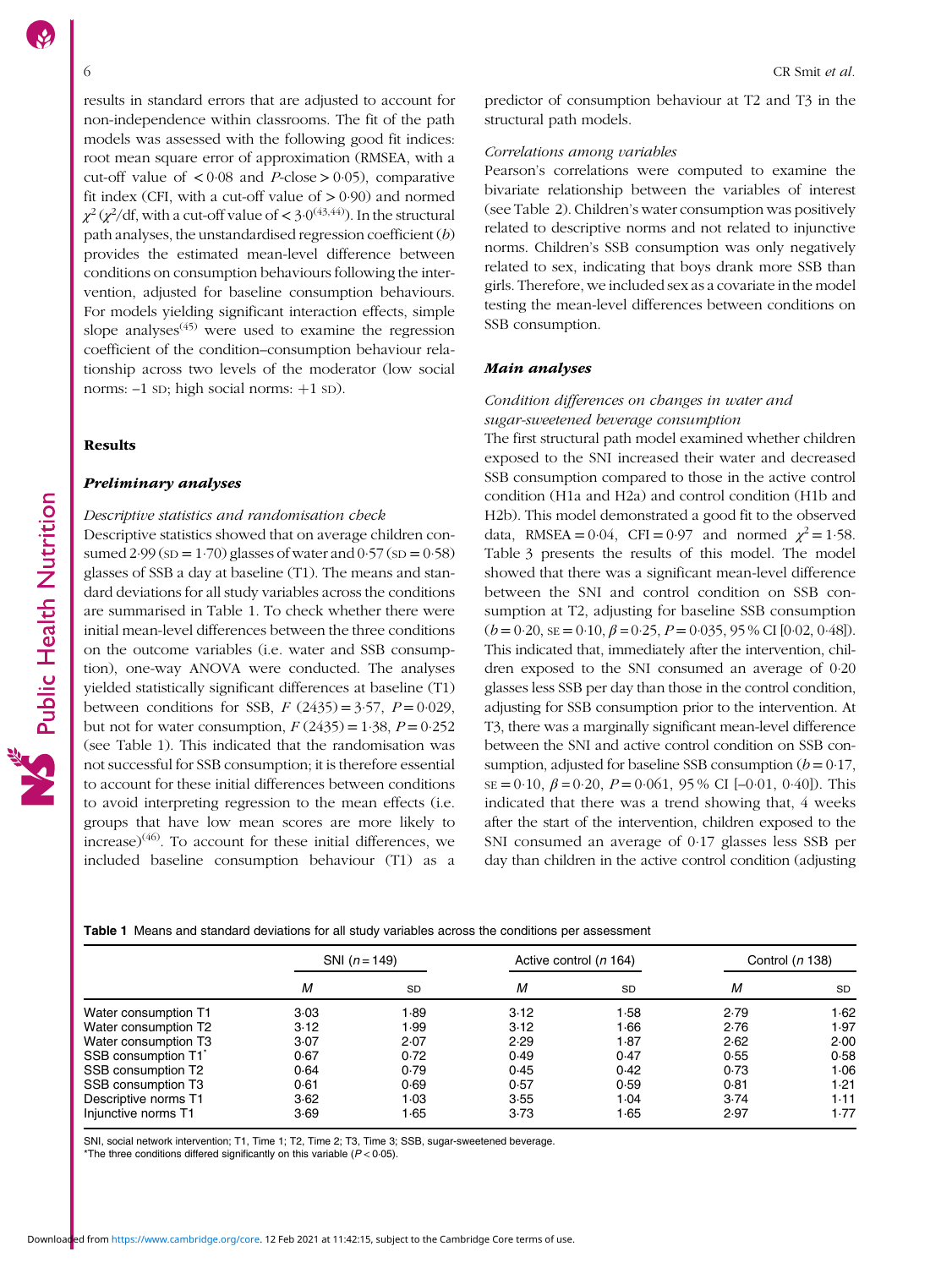#### <span id="page-6-0"></span>Table 2 Correlations among all study variables (n 451)

|                        |                      | 2        | 3         | 4       | 5        | 6         |      | 8    |
|------------------------|----------------------|----------|-----------|---------|----------|-----------|------|------|
| $1-Sex*$               |                      |          |           |         |          |           |      |      |
| 2-Water consumption T1 | 0.01                 |          |           |         |          |           |      |      |
| 3-Water consumption T2 | 0.03                 | 0.48     |           |         |          |           |      |      |
| 4-Water consumption T3 | 0.01                 | $0.39$ § | $0.56$ \$ |         |          |           |      |      |
| 5-SSB consumption T1   | $-0.16$ <sup>±</sup> | 0.01     | $-0.05$   | $-0.06$ |          |           |      |      |
| 6-SSB consumption T2   | $-0.17$ ±            | $-0.04$  | 0.03      | 0.01    | $0.46$ § |           |      |      |
| 7-SSB consumption T3   | -0.09                | $-0.06$  | 0.03      | $-.03$  | $0.32$ § | $0.55$ \$ |      |      |
| 8-Descriptive norms T1 | 0.02                 | $0.12+$  | $0.10+$   | 0.08    | $-0.00$  | $-0.09$   | 0.03 |      |
| 9-Injunctive norms T1  | 0.02                 | 0.02     | 0.01      | $-0.02$ | 0.03     | $-0.02$   | 0.00 | 0.09 |

T1, Time 1; T2, Time 2; T3, Time 3.

 $*0 = boy$  and  $1 = girl$ .

 $+P < 0.05$ .  $\pm P < 0.01$ .

 $$P < 0.001$ .

Table 3 Results for the model testing mean-level differences between conditions on water and SSB consumption after the intervention (n451)

|                                              | Water consumption |           |         |         | SSB consumption |         |           |         |         |               |
|----------------------------------------------|-------------------|-----------|---------|---------|-----------------|---------|-----------|---------|---------|---------------|
|                                              | b                 | <b>SE</b> | β       | P       | CI              | b       | <b>SE</b> | $\beta$ | P       | CI            |
| Regression paths                             |                   |           |         |         |                 |         |           |         |         |               |
| Active control [1] v. SNI [0] - Behaviour T2 | $-0.02$           | 0.18      | $-0.01$ | 0.936   | $-0.20, 0.19$   | $-0.03$ | 0.06      | $-0.04$ | 0.633   | $-0.18, 0.11$ |
| Control [1] v. SNI [0] - Behaviour T2        | $-0.17$           | 0.31      | $-0.09$ | 0.589   | $-0.43, 0.24$   | 0.20    | 0.10      | 0.25    | 0.035   | 0.02, 0.48    |
| Active control [1] v. SNI [0] - Behaviour T3 | $-0.31$           | 0.25      | $-0.16$ | 0.217   | $-0.40, 0.09$   | 0.17    | 0.10      | 0.20    | 0.061   | $-0.01, 0.40$ |
| Control [1] v. SNI [0] - Behaviour T3        | $-0.20$           | 0.20      | $-0.10$ | 0.308   | $-0.29.0.09$    | 0.19    | 0.13      | 0.21    | 0.131   | $-0.06, 0.49$ |
| Stability paths                              |                   |           |         |         |                 |         |           |         |         |               |
| Behaviour T1 - Behaviour T2                  | 0.51              | 0.06      | 0.47    | < 0.001 | 0.36, 0.58      | 0.51    | 0.06      | 0.49    | < 0.001 | 0.32, 0.66    |
| Behaviour T2 - Behaviour T3                  | 0.62              | 0.05      | 0.58    | < 0.001 | 0.51, 0.64      | 0.62    | 0.05      | 0.64    | < 0.001 | 0.46.0.82     |
| Control variables                            |                   |           |         |         |                 |         |           |         |         |               |
| Sex <sup>*</sup> - Behaviour T2              | $-0.00$           | 0.16      | $-0.00$ | 0.977   | $-0.08, 0.08$   | $-0.00$ | 0.16      | $-0.08$ | 0.119   | $-0.18, 0.02$ |
| Sex <sup>*</sup> - Behaviour T3              | 0.02              | 0.24      | 0.01    | 0.923   | $-0.11, 0.12$   | 0.02    | 0.24      | $-0.03$ | 0.431   | $-0.10, 0.04$ |

SSB, sugar-sweetened beverage; b, unstandardised regression coefficient estimating the mean-level difference between conditions, adjusted for previous consumption;  $\beta$ , standardised regression coefficient; SNI, social network intervention; T1, Time 1; T2, Time 2; T3, Time 3.

 $*0 = \text{boy}$ , 1 = girl; boldface indicates statistical significance ( $P < 0.05$ ); numbers in parentheses represent the binary dummy-coded values; SNI is the reference category in the model.

for SSB consumption at T1). For water consumption, there were no statistically significant differences between the three conditions.

# Moderating effects of norms on water consumption

#### Descriptive norms

The second structural path model examined the potential moderating role of descriptive norms on the effectiveness of the SNI. This model showed a good fit to the observed data, RMSEA = 0.02, CFI = 0.99 and normed  $\chi^2$  = 1.16. At T2, the main effect of descriptive norms emerged as statistically significant, but this effect was qualified by a significant interaction between descriptive norms and the difference among the SNI and control conditions on water consumption, adjusting for water consumption at T1 ( $b =$  $-0.38$ ,  $SE = 0.16$ ,  $\beta = -0.12$ ,  $P = 0.028$ ,  $95\%$  CI  $[-0.23, -0.01]$ ; see Table [4\)](#page-7-0). To interpret this interaction, we conducted simple slope analysis. Fig. [3a](#page-8-0) presents the significant interaction, with water consumption at T2 (adjusted for T1) on the y-axis, conditions on the x-axis and separate regression lines for participants with high  $(+1 sD)$  and low  $(-1 sD)$ descriptive norms. This figure indicates that there was a positive relation between conditions and water consumption at T2 (adjusted for T1) for high descriptive norms  $(b =$  $-0.60$ ,  $SE = 0.42$ ,  $P = 0.154$ ) and a negative relation for low descriptive norms ( $b = 0.25$ , se = 0.29,  $P = 0.381$ ), but neither slope significantly differed from zero. Thus, there is some evidence to suggest that children reporting higher descriptive norms consumed more water in the SNI and less water in the control condition compared to those with lower norms. While the simple slopes differed in valence, this interpretation is made cautiously considering the lack of statistically significant simple slopes.

#### Injunctive norms

The last structural path model examined the potential moderating role of injunctive norms on the effectiveness of the SNI. This model showed a good fit to the observed data, RMSEA = 0.06, CFI = 0.99 and normed  $\chi^2$  = 2.65. At T2, the main effect of injunctive norms emerged as statistically significant, but this effect was qualified by a significant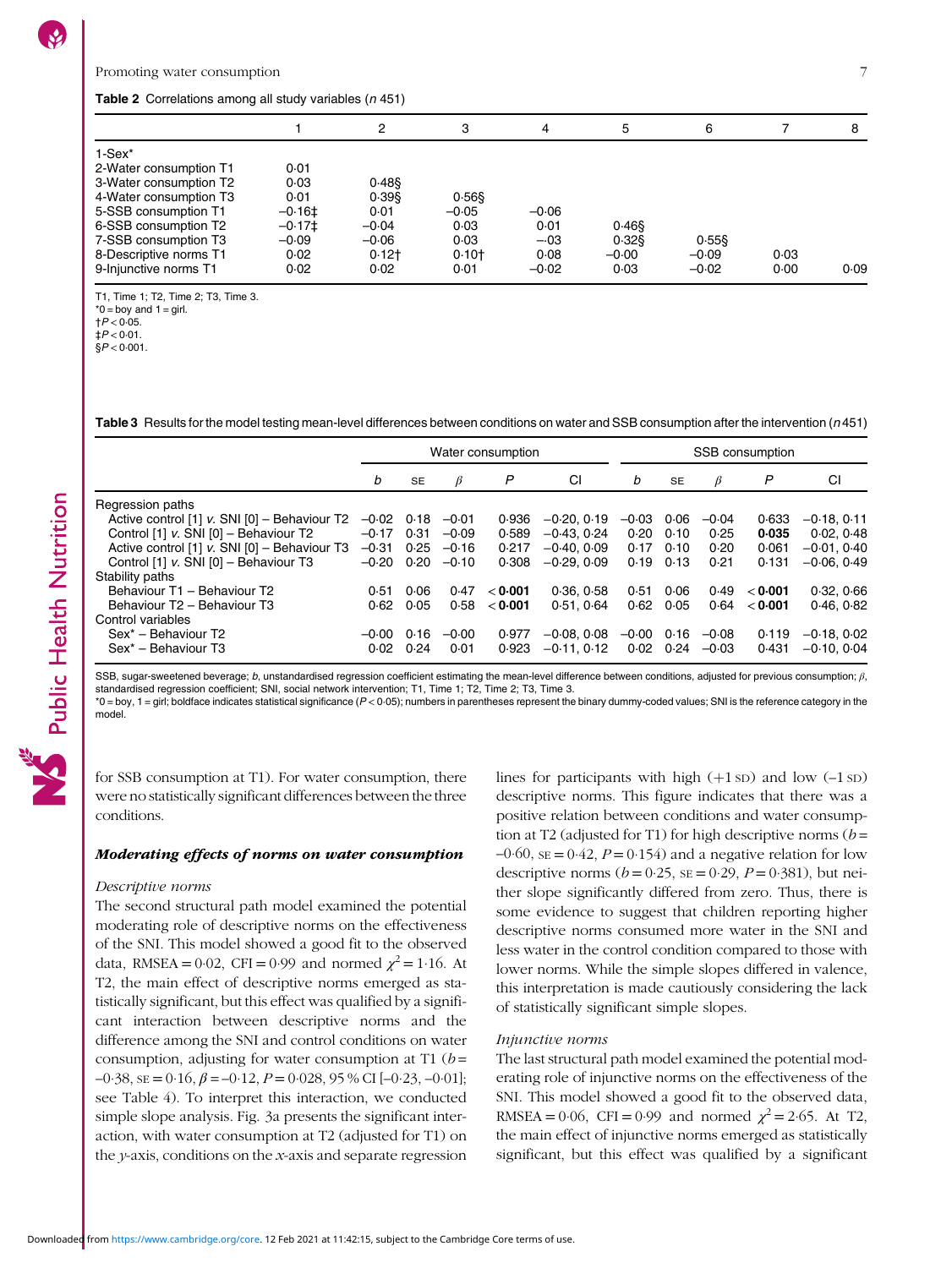<span id="page-7-0"></span>Table 4 Results for the model testing descriptive norms as a moderator of the mean-level differences between conditions on water consumption (n 451)

|                                                                     | Water consumption |           |         |         |                |  |  |
|---------------------------------------------------------------------|-------------------|-----------|---------|---------|----------------|--|--|
|                                                                     | b                 | <b>SE</b> | β       | P       | СI             |  |  |
| Regression paths                                                    |                   |           |         |         |                |  |  |
| Active control [1] v. SNI [0] - Behaviour T2                        | $-0.00$           | 0.19      | $-0.00$ | 0.982   | $-0.20, 0.20$  |  |  |
| Control [1] v. SNI [0] - Behaviour T2                               | $-0.18$           | 0.32      | $-0.10$ | 0.584   | $-0.43, 0.24$  |  |  |
| Descriptive norms T1 - Behaviour T2                                 | 0.23              | 0.11      | 0.13    | 0.048   | 0.00, 0.25     |  |  |
| Active control [1] v. SNI [0] X Descriptive norms T1 - Behaviour T2 | $-0.13$           | 0.13      | $-0.04$ | 0.308   | $-0.13, 0.04$  |  |  |
| Control [1] v. SNI [0] X Descriptive norms T1 - Behaviour T2        | $-0.38$           | 0.16      | $-0.12$ | 0.028   | $-0.23. -0.01$ |  |  |
| Active control [1] v. SNI [0] - Behaviour T3                        | $-0.31$           | 0.24      | $-0.16$ | 0.195   | $-0.40, 0.08$  |  |  |
| Control [1] v. SNI [0] - Behaviour T3                               | $-0.22$           | 0.19      | $-0.11$ | 0.249   | $-0.30, 0.08$  |  |  |
| Descriptive norms T1 - Behaviour T3                                 | $-0.04$           | 0.21      | $-0.02$ | 0.844   | $-0.24.0.19$   |  |  |
| Active control [1] v. SNI [0] X Descriptive norms T1 - Behaviour T3 | 0.06              | 0.27      | 0.02    | 0.830   | $-0.14.0.18$   |  |  |
| Control [1] v. SNI [0] X Descriptive norms T1 - Behaviour T3        | 0.23              | 0.28      | 0.07    | 0.399   | $-0.09, 0.23$  |  |  |
| Stability paths                                                     |                   |           |         |         |                |  |  |
| Behaviour T1 - Behaviour T2                                         | 0.49              | 0.06      | 0.45    | < 0.001 | 0.34.0.56      |  |  |
| Behaviour T2 - Behaviour T3                                         | 0.62              | 0.05      | 0.58    | < 0.001 | 0.50, 0.65     |  |  |

b, unstandardised regression coefficient estimating the mean-level difference between conditions, adjusted for previous consumption; β, standardised regression coefficient; SNI, social network intervention; T1, Time 1; T2, Time 2; T3, Time 3; boldface indicates statistical significance  $(P < 0.05)$ ; numbers in parentheses represent the binary dummycoded values; SNI is the reference category in the model.

Table 5 Results for the model testing injunctive norms as a moderator of the mean-level differences between conditions on water consumption (n 451)

|                                                                    | Water consumption |           |         |         |                |  |  |
|--------------------------------------------------------------------|-------------------|-----------|---------|---------|----------------|--|--|
|                                                                    | b                 | <b>SE</b> | ß       | P       | CI             |  |  |
| Regression paths                                                   |                   |           |         |         |                |  |  |
| Active control [1] v. SNI [0] - Behaviour T2                       | $-0.07$           | 0.18      | $-0.02$ | 0.685   | $-0.11, 0.07$  |  |  |
| Control [1] v. SNI [0] - Behaviour T2                              | $-0.19$           | 0.33      | $-0.05$ | 0.564   | $-0.21.0.11$   |  |  |
| Injunctive norms T1 - Behaviour T2                                 | $-0.18$           | 0.09      | $-0.17$ | 0.039   | $-0.33. -0.01$ |  |  |
| Active control [1] v. SNI [0] X Injunctive norms T1 - Behaviour T2 | 0.26              | 0.12      | 0.14    | 0.050   | $-0.00, 0.28$  |  |  |
| Control [1] v. SNI [0] X Injunctive norms T1 - Behaviour T2        | 0.21              | 0.11      | 0.11    | 0.050   | 0.00, 0.22     |  |  |
| Active control [1] v. SNI [0] - Behaviour T3                       | $-0.27$           | 0.24      | $-0.07$ | 0.267   | $-0.18, 0.05$  |  |  |
| Control [1] v. SNI [0] - Behaviour T3                              | $-0.23$           | 0.21      | $-0.05$ | 0.277   | $-0.15, 0.04$  |  |  |
| Injunctive norms T1 - Behaviour T3                                 | 0.06              | 0.04      | 0.05    | 0.122   | $-0.01, 0.03$  |  |  |
| Active control v. SNI [0] X Injunctive norms T1 - Behaviour T3     | $-0.13$           | 0.09      | $-0.06$ | 0.163   | $-0.15, 0.03$  |  |  |
| Control [1] v. SNI [0] X Injunctive norms T1 - Behaviour T3        | $-0.13$           | 0.08      | $-0.07$ | 0.095   | $-0.14.001$    |  |  |
| Stability paths                                                    |                   |           |         |         |                |  |  |
| Behaviour T1 - Behaviour T2                                        | 0.51              | 0.06      | 0.47    | < 0.001 | 0.36, 0.58     |  |  |
| Behaviour T2 - Behaviour T3                                        | 0.62              | 0.05      | 0.57    | < 0.001 | 0.50, 0.65     |  |  |

b, unstandardised regression coefficient estimating the mean-level difference between conditions, adjusted for previous consumption; β, standardised regression coefficient; SNI, social network intervention; T1, Time 1; T2, Time 2; T3, Time 3; boldface indicates statistical significance (P < 0·05); numbers in parentheses represent the binary dummycoded values; SNI is the reference category in the model.

interaction effect between injunctive norms and the difference among the SNI and active control conditions on water consumption, adjusting for water consumption at T1  $(b = 0.26, \text{ sE} = 0.12, \beta = 0.14, P = 0.050, 95\% \text{ CI } [-0.00,$ 0·28]). There was also a significant interaction effect between injunctive norms and the difference among the SNI and control conditions on water consumption, adjusting for water consumption at T1  $(b=0.21)$ ,  $SE = 0.11$ ,  $\beta = 0.11$ ,  $P = 0.050$ , 95 % CI [0.00, -0.22]; see Table 5). To examine these significant interactions, we conducted simple slope analysis. Figs [3](#page-8-0)b and c present the significant interaction, with water consumption at T2 (adjusted for T1) on the  $y$ -axis, conditions on the x-axis and separate regression lines for participants with high  $(+1 sD)$  and low  $(-1 sD)$  injunctive norms. Fig. [3](#page-8-0)b indicates that there was a positive relation between conditions and water consumption at T2 (adjusted for T1) for low injunctive norms  $(b = -0.52, \text{SE} = 0.26, P = 0.044)$  and a negative relation for high injunctive norms ( $b = 0.37$ ,  $SE = 0.29$ ,  $P = 0.206$ ). Fig. [3c](#page-8-0) also indicates that there was a positive relation between conditions and water consumption at T2 (adjusted for T1) for low injunctive norms  $(b = -0.54, \text{ s} = 0.28, P = 0.056)$  and a negative relation for high injunctive norms (and  $b = 0.16$ ,  $SE = 0.44$ ,  $P = 0.710$ , but neither slope significantly differed from zero. Thus, these interactions collectively suggest that children reporting lower injunctive norms consumed more water in the SNI condition and less water in the active control condition and control condition compared to those with higher norms.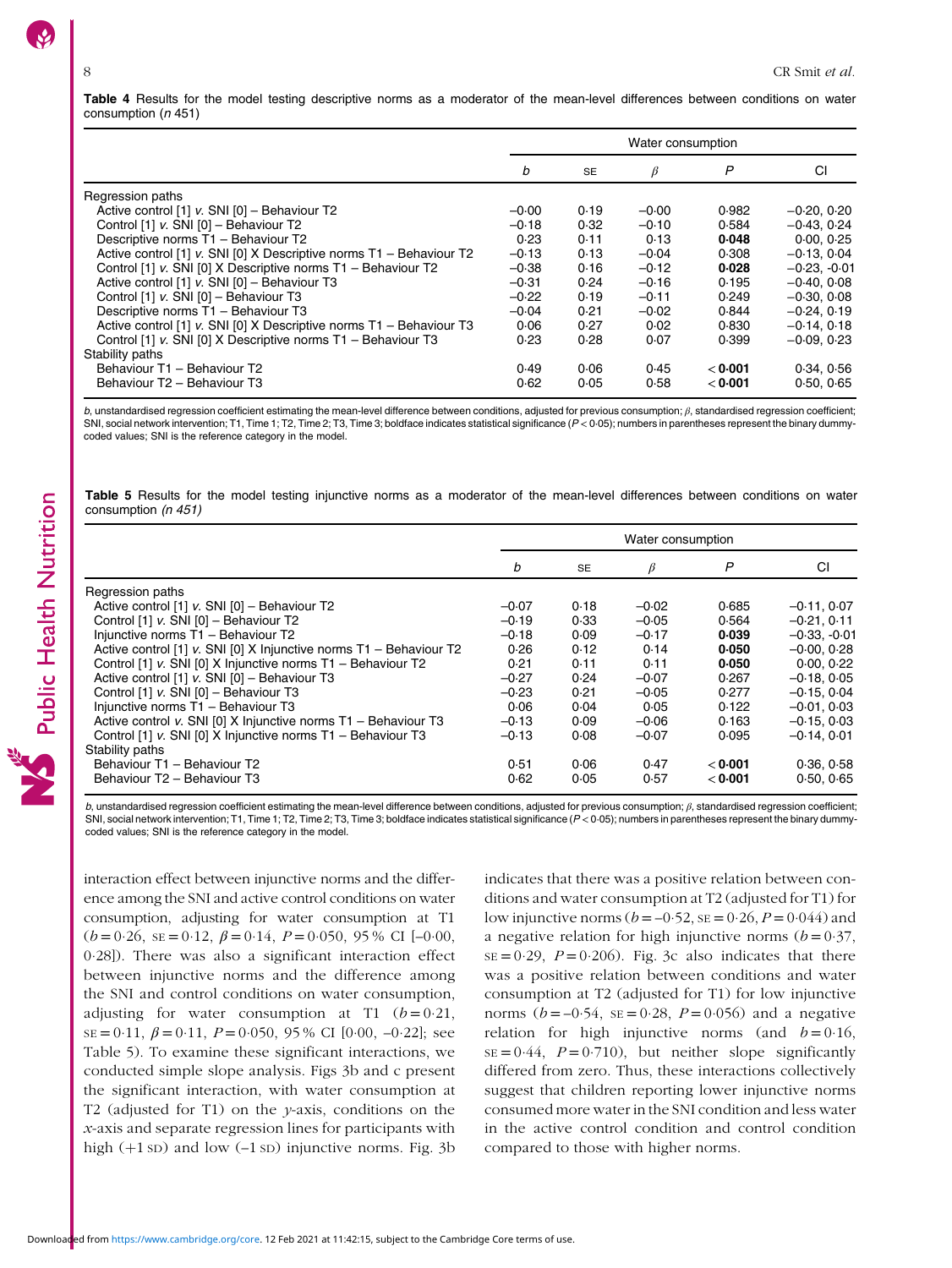<span id="page-8-0"></span>(a) 2 eren er en de former de la forme de la forme de la forme de la forme de la forme de la forme de la forme de la<br>La forme de la forme de la forme de la forme de la forme de la forme de la forme de la forme de la forme de la Nater consumption at T2, Water consumption at T2, 1·5 adjusted for T1 adjusted for T1 1  $0.5$  $\Omega$ Control SNI (b) 2 Vater consumption at T2, Water consumption at T2, 1·5 adjusted for T1 adjusted for T1 1  $0.5$ 0 Active control SNI (c) 2 Water consumption at T2. Water consumption at T2, 1·5 adjusted for T1 adjusted for T1 1  $0.5$  $\Omega$ Control SNI

Fig. 3 The interactions between descriptive norms (a) or injunctive norms (c and b) and conditions on water consumption at T2, adjusted for T1 consumption. T1, Time 1; T2, Time 2.  $\longrightarrow$ , Low; ....... Hiah

### **Discussion**

The SNI Share  $H_2O$  aimed to positively alter children's healthy drinking behaviours by exposing them to influence agents from their own classroom who promoted water consumption as an alternative to SSB. The current study tested the effectiveness of this approach by comparing it to an active control condition – based on the principles of mass media campaigns – and a control condition without any intervention. Furthermore, the moderating role of the prevailing social norms in the context was tested. The findings showed that children exposed to the SNI *Share H<sub>2</sub>O* consumed less SSB afterwards compared to children in the active control condition and control condition. No differences between the conditions were found for water consumption. However, the effectiveness of the SNI on water consumption seems to depend on the prevailing social norms. More specifically, children exposed to the SNI with initially higher perceived descriptive norms and lower perceived injunctive norms consumed more water afterwards compared to those in the active control condition and the control condition.

Our findings regarding the effect on SSB consumption showed that after the intervention, children exposed to the SNI remained stable in their SSB consumption, while the children in the active control condition and control condition consumed more SSB. This finding is different compared to our previous pilot studies in which children exposed to the SNI decreased in their SSB consumption over time([22,23\)](#page-11-0). A possible explanation may lie in seasonal differences. In the current study, the baseline measurement took place during the winter, while the intervention took place during the spring, which resulted in much weather difference between the two measurements. In the previous pilot studies<sup> $(22,23)$  $(22,23)$  $(22,23)$  $(22,23)$ </sup>, both measurements took place in the same season and the weather was therefore more stable. Thus, it may be that the SNI with influence agents spreading the message or behaviour in their peer group prevented children from turning to SSB during warm weather. However, future research is needed to explore this possibility, along with replication studies over the years to shed more light on this reasoning.

Nevertheless, it is in line with our expectations that when peers communicate about the benefits of drinking water – as an alternative for SSB – it could be an effective strategy to prevent children from consuming SSB. This effect was found on the short term and compared to the control condition without an intervention. However, the question remains why the difference between the SNI and the active control is not so pronounced. It could be that the benefits of drinking water presented to the children in the active control condition were convincing enough for the children, even when the research assistants communicated them. These benefits were formulated based on short-term outcomes (e.g. 'Drinking water helps you concentrate better at school') as they are generally considered to be more moti-vating than long-term consequences<sup>[\(57](#page-11-0))</sup>. It is therefore possible that the framing of these messages itself was already strong and convincing, irrespective of the sender. However, the findings suggest that when these benefits are communicated by peers, the effects are less short-lived, given that a marginal difference was found between the SNI and the active control condition at T3. Nevertheless, more research is needed to further investigate this. Altogether, the findings of this study suggest that the SNI Share  $H_2O$  can be fruitful for schools specifically targeting SSB consumption.

Contrary to our expectations and a previous pilot study<sup>[\(23](#page-11-0))</sup>, we did not find that the SNI was effective in increasing water consumption in general. One reason for this finding could be that the general opinion about water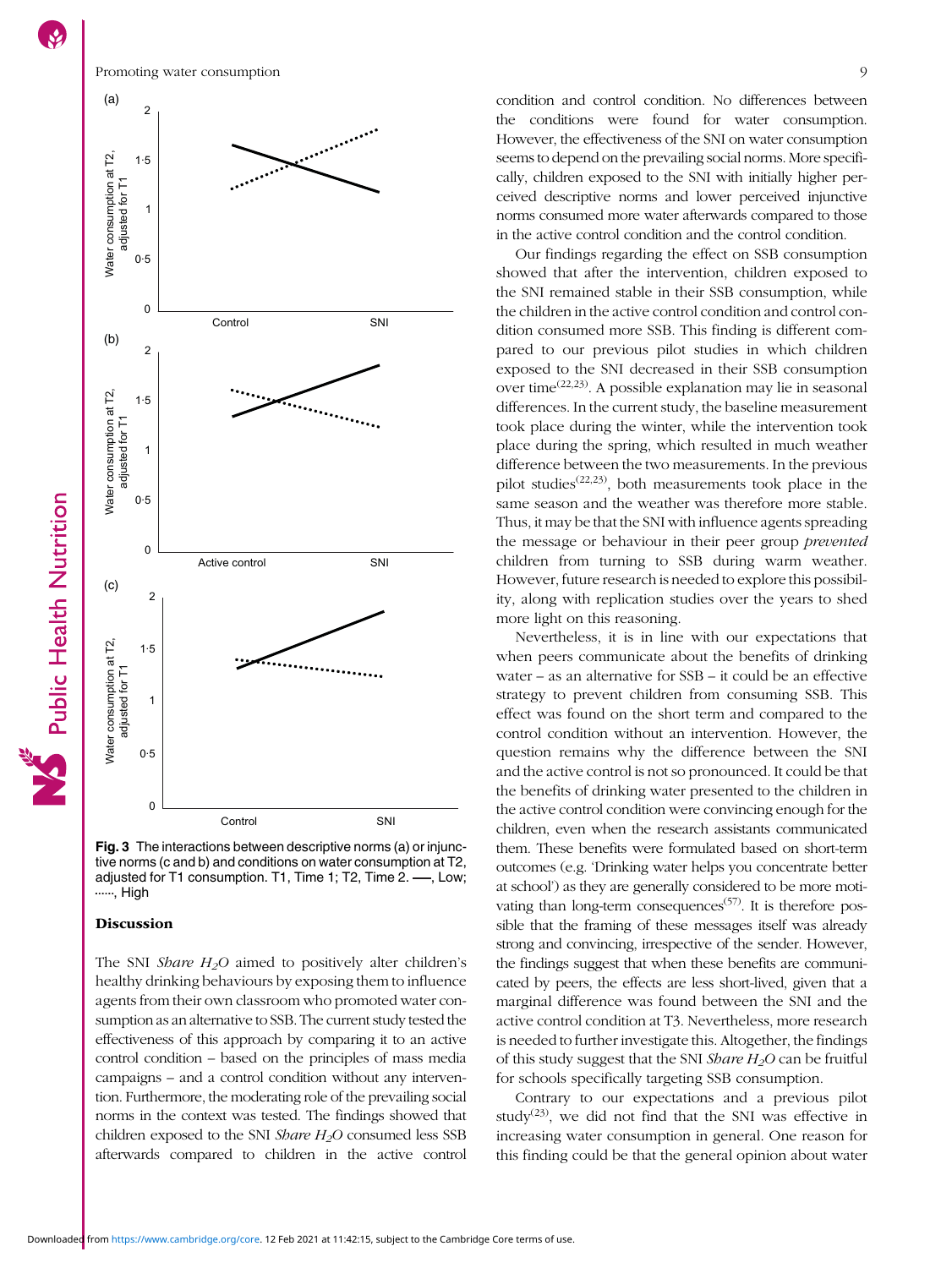drinking has changed in the past years. Our pilot study was conducted 4 years ago, and meanwhile, a great deal of (media) attention has been paid to the health benefits of drinking water, including the environmental consequences of drinking SSB instead of water (i.e. plastic soup). For example, by the national organisation Jongeren Op Gezond Gewicht [Youth at a Healthy Weight]<sup>([51,52\)](#page-11-0)</sup> that focuses on changing the water drinking norms in schools. The plastic soup also received a lot of (inter)national attention, for example, from the World Wildlife Fund, and even a famous national children's choir released a song called 'Plastic Soep' [Plastic Soup] in 2017, which became very popular<sup> $(53,54)$  $(53,54)$ </sup>. This (media) attention for water consumption has probably inspired some children and parents to drink more water in recent years. For this group, the content of the *Share*  $H_2O$  intervention – which mainly focuses on the benefits of drinking water – could have been less or perhaps even not inspiring at all. It is therefore essential that future research focuses on updating the content in order to better respond to the current consumption behaviour, norm and knowledge of the target children. This can be achieved, for example, by involving these children in the development of the content (i.e. co-design $(55)$  $(55)$ ) and thus taking into account their vision, which can increase intrinsic motivation in health interventions<sup>[\(56](#page-11-0))</sup>. Recent research has shown that intrinsic motivation is a crucial predictor of changing children's water consumption<sup> $(38)$  $(38)$  $(38)$ </sup>.

In line with our expectations, we indeed found that the prevailing social norms concerning water drinking moderated the effectiveness of the SNI on water consumption. First, the SNI intervention was found to be more effective among children who already perceived that their classmates were drinking water before the intervention started (i.e. higher perceived descriptive norm). Probably, the higher prevalence of water drinking peers in their environment led these children to consider water drinking as a normal and socially acceptable behaviour. When water drinking was promoted by peers they wanted to be like or went to for advice, this intervention 'message' was congruent with what these children were already perceiving in their environment. This may have resulted in it being perceived as a familiar message, making it easier to adjust their behaviour accordingly. In contrast, for children with initially lower perceived descriptive norms, it may be that the discrepancy between the 'message' (i.e. drink more water) and what they perceived in their environment may have been too large to bridge, leading to lower behavioural change. This reasoning is consistent with the contextual-congruence model which suggests that higher levels of congruence between values, beliefs and behaviours across children's social environments facilitate the internalisation process<sup> $(47)$ </sup>. This may also play a role between the social environment and intervention messages, as the lack of incongruent talk about the target behaviour in the social environment is a facilitative condition of media effects<sup> $(48)$ </sup>.

Second, we found that children who initially perceived lower injunctive peer norm consumed more water after being exposed to the SNI, while children who perceived higher levels of injunctive norm in their environment did not change their water consumption. More specifically, the intervention was not successful among children who perceived that their classmates thought that they should drink water. Previous research has shown that higher levels of injunctive norm can be perceived as a coercive pressure from others to conduct the target behaviour<sup>[\(27](#page-11-0))</sup>. Thus, it could be that in a context without this perceived peer pressure to drink water (i.e. low levels of injunctive norm), children may become more motivated $(40)$  $(40)$  to adopt their behaviour in accordance with the water promoting message in the SNI. In contrast, in a context where they beforehand do perceive high levels of peer pressure to drink water (i.e. high levels of injunctive norm), they could become less motivated to adopt their behaviour in accordance with the message.

It is important to underline that the current study yielded a conflicting pattern compared to the previous pilot study examining the moderating role of injunctive norms in  $SNI<sup>(22)</sup>$  $SNI<sup>(22)</sup>$  $SNI<sup>(22)</sup>$ . More specifically, the study of Franken et al. found that children who initially perceived higher injunctive peers norms were more likely to change their behaviour<sup> $(22)$  $(22)$ </sup>. A possible reason for this conflicting pattern could be that the Franken et al. study was conducted on a Caribbean island involving cultural differences regarding social norms and energy intake-related behaviours<sup>([49\)](#page-11-0)</sup>. Further research is therefore needed to determine how exactly the prevailing social norms in the context interacts with the effectiveness of SNI. Additionally, the next step for future research is also to examine whether and how SNI change the perceived social norms of children, which in turn may cause the intervention effect. Previous research showed that changes in students' perceptions of descriptive drinking norms mediated the effect of brief motivational interventions targeting alcohol consumption $(50)$ .

# Limitations and future research

This study had a number of strengths, including a relatively large sample, multiple time points and a theoretically wellfounded intervention. However, some limitations need to be addressed in interpreting the findings. First, the assessment of children's drinking behaviours was based on selfreport. Although self-reported intake is usually considered reliable<sup> $(58)$ </sup>, one should keep in mind that there is potential for under-reporting or over-reporting of these behaviours. Future studies could try to replicate our findings using additional and more direct measurements of beverage consumption, such as observations at school or flow meters attached to the schools' water fountains<sup>[\(59\)](#page-12-0)</sup>. Second, we only measured the effect immediately after the intervention and 4 weeks later. Although our results indicated some improvements in children's drinking behaviours at least 4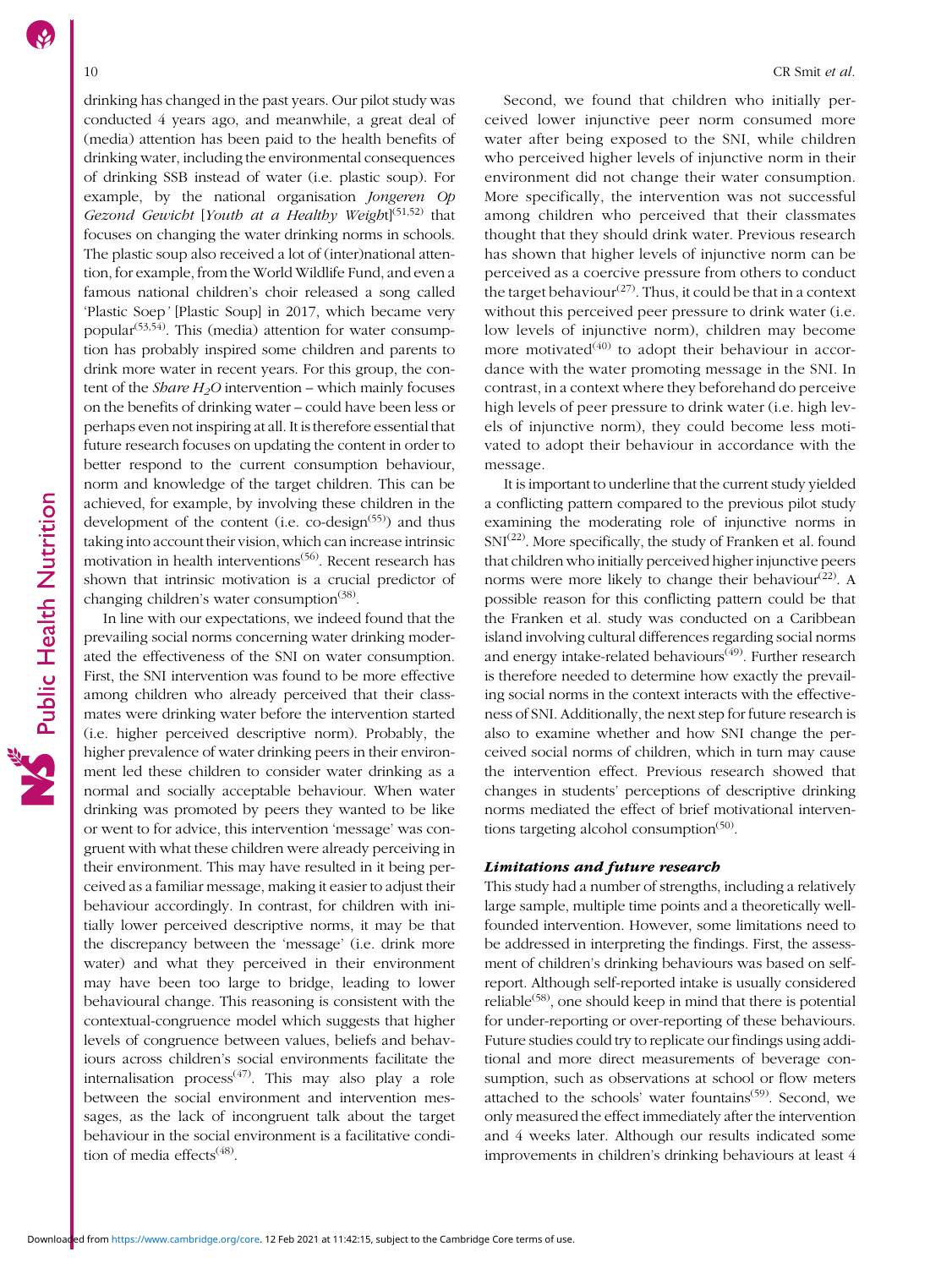<span id="page-10-0"></span>Promoting water consumption 11

weeks after the intervention, the next step is to replicate this study and include a follow-up assessment 1 year later to examine the effect on the longer term $(15)$ .

Third, the current study solely focused upon stimulating peer influence and did not consider other important social influences. Despite the fact that peers are increasingly important during childhood $(11)$ , parents continue to exert influence<sup>[\(60\)](#page-12-0)</sup>. Recent research has shown that parental norms also play an important role in changing children's healthy drinking behaviours<sup>([38](#page-11-0))</sup>. Hence, a conceivable approach to improve the SNI could be to not merely incorporate peer influence but additionally motivate parents to set a good example at home for their children with regard to water drinking $(61)$  $(61)$ .

#### Conclusion and implications

The findings of this study support the growing body of SNI research demonstrating that utilising the strong influences of peers seems to strengthen interventions promoting healthy behaviours<sup> $(13,22,23)$  $(13,22,23)$  $(13,22,23)$  $(13,22,23)$ </sup>. Selecting influencing agents and motivating them to drink (more) water and to spread this message and behaviour among their peers could prevent children from consuming more SSB. In addition, the study emphasises that the success of the SNI Share  $H_2O$ on water consumption depends on the prevailing peer norms in the context in which it is implemented<sup> $(26,29-31)$  $(26,29-31)$  $(26,29-31)$  $(26,29-31)$  $(26,29-31)$  $(26,29-31)$ </sup>. The current research focused on children's drinking behaviour, but this social network approach, which makes use of the strong influence of  $\text{peers}^{(11)}$  and focuses on increasing the motivation of children<sup> $(38)$  $(38)$ </sup>, might also have fruitful effects for other consumption behaviours, such as increasing the intake of healthy snacks.

### Acknowledgements

Acknowledgements: The authors would like to thank Simon Sebire for his valuable and constructive advice during the development of the intervention content. Financial support: The research leading to these results has received funding from the European Research Council under the European Union's Seventh Framework Programme (FP7/2007–2013)/ERC grant agreement n° [617253].



The European Research Council had no role in the design, analysis and writing of this article. Conflict of interest: None. Authorship: CRS, RNHL, KEB, WJB and MB conceptualised and designed the study; CRS, KEB, LB and TJW collected the data; CRS and WJB analysed the data; CRS wrote the paper; RNHL, KEB, WJB and MB critically reviewed the manuscript. Ethics of human subject participation: The MyMovez project was approved by the Ethics Committee of the Faculty of Social Science at Radboud University and the ethical review board from the European Research Council (617253). The design of this study was registered at the Netherlands Trial Register (NL6905). Written informed consent was obtained from all participants and their caretakers.

# References

- 1. World Health Organization (2019) Childhood overweight and obesity. [https://www.who.int/dietphysicalactivity/](https://www.who.int/dietphysicalactivity/childhood/en/) [childhood/en/](https://www.who.int/dietphysicalactivity/childhood/en/) (accessed September 2019).
- 2. Malik VS, Pan A, Willett WC et al. (2013) Sugar-sweetened beverages and weight gain in children and adults: a systematic review and meta-analysis. Am J Clin Nutr 98, 1084-1102.
- 3. Hu FB (2013) Resolved: there is sufficient scientific evidence that decreasing sugar-sweetened beverage consumption will reduce the prevalence of obesity and obesity-related diseases. Obes Rev 14, 606-619.
- 4. Zheng M, Allman-Farinelli M, Heitmann BL et al. (2015) Substitution of sugar-sweetened beverages with other beverage alternatives: a review of long-term health outcomes. J Acad Nutr Diet 115, 767–779.
- 5. Boles M, Adams A, Gredler A et al. (2014) Ability of a mass media campaign to influence knowledge, attitudes, and behaviors about sugary drinks and obesity. Prev Med 67, S40–S45.
- 6. Farley TA, Halper HS, Carlin AM et al. (2017) Mass media campaign to reduce consumption of sugar-sweetened beverages in a rural area of the United States. Am J Public Health 107, 989–995.
- 7. Jordan A, Taylor Piotrowski J, Bleakley A et al. (2012) Developing media interventions to reduce household sugar-sweetened beverage consumption. ANNALS Am Acad Political Social Sci 640, 118-135.
- 8. Wakefield MA, Loken B & Hornik RC (2010) Use of mass media campaigns to change health behaviour. Lancet 376, 1261–1271.
- 9. Snyder LB, Hamilton MA, Mitchell EW et al. (2004) A metaanalysis of the effect of mediated health communication campaigns on behavior change in the United States. *J Health* Commun 9, 71-96.
- 10. Patrick H & Nicklas TA (2005) A review of family and social determinants of children's eating patterns and diet quality. J Am Coll Nutr 24, 83–92.
- 11. Salvy S-J, De La Haye K, Bowker JC et al. (2012) Influence of peers and friends on children's and adolescents' eating and activity behaviors. Physiol Behav 106, 369-378.
- 12. Story M, Lytle LA, Birnbaum AS et al. (2002) Peer-led, schoolbased nutrition education for young adolescents: feasibility and process evaluation of the teens study. *J Sch Health* 72, 121–127.
- 13. Sebire SJ, Jago R, Banfield K et al. (2018) Results of a feasibility cluster randomised controlled trial of a peer-led schoolbased intervention to increase the physical activity of adolescent girls (PLAN-A). Int J Behav Nutr Phys Activity 15, 50.
- 14. Kelly JA, St Lawrence JS, Diaz YE et al. (1991) HIV risk behavior reduction following intervention with key opinion leaders of population: an experimental analysis. Am J Public Health 81, 168-171.
- 15. Campbell R, Starkey F, Holliday J et al. (2008) An informal school-based peer-led intervention for smoking prevention in adolescence (ASSIST): a cluster randomised trial. Lancet 371, 1595–1602.
- 16. Valente TW, Hoffman BR, Ritt-Olson A et al. (2003) Effects of a social-network method for group assignment strategies on peer-led tobacco prevention programs in schools. Am J Public Health **93**, 1837-1843.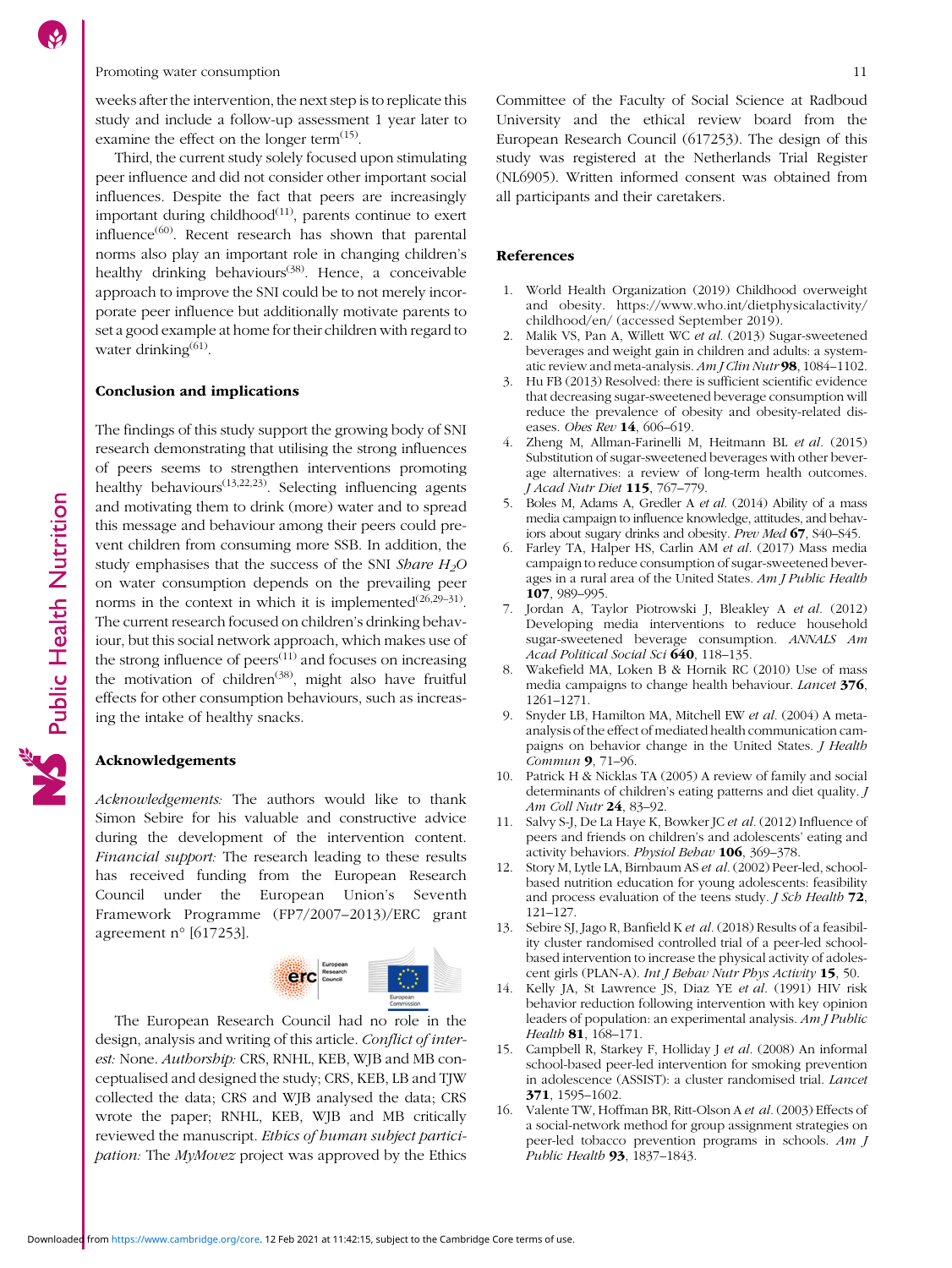<span id="page-11-0"></span>

- 17. Valente TW (2010) Social Networks and Health: Models, Methods, and Applications. New York, NY: Oxford University Press.
- 18. Valente TW (2012) Network interventions. Science 337, 49–53.
- 19. Rogers EM (1962) Diffusion of Innovations. New York: Free Press.
- 20. Rogers EM (2010) Diffusion of Innovations, 5th ed. New York: Free Press.
- 21. Valente TW & Davis RL (1999) Accelerating the diffusion of innovations using opinion leaders. Ann Am Acad Political Soc Sci 566, 55-67.
- 22. Franken S, Smit C & Buijzen M (2018) Promoting water consumption on a Caribbean island: an intervention using children's social networks at schools. Int J Environ Res Public Health 15, 713.
- 23. Smit CR, de Leeuw RN, Bevelander KE et al. (2016) A social network-based intervention stimulating peer influence on children's self-reported water consumption: a randomized control trial. Appetite 103, 294-301.
- 24. Higgs S (2015) Social norms and their influence on eating behaviours. Appetite 86, 38-44.
- 25. Stok FM, de Vet E, de Ridder DT et al. (2016) The potential of peer social norms to shape food intake in adolescents and young adults: a systematic review of effects and moderators. Health Psychol Rev 10, 326-340.
- Jones A & Robinson E (2017) The longitudinal associations between perceived descriptive peer norms and eating and drinking behavior: an initial examination in young adults. Front Psychol 8, 2.
- Cialdini RB, Kallgren CA & Reno RR (1991) A focus theory of normative conduct: a theoretical refinement and reevaluation of the role of norms in human behavior. Adv Exp Soc Psychol 24, 201–234.
- 28. Reno RR, Cialdini RB & Kallgren CA (1993) The transsituational influence of social norms. J Pers Soc Psychol 64, 104.
- Higgs S, Liu J, Collins E et al. (2019) Using social norms to encourage healthier eating. Nutr Bull 44, 43–52.
- Larimer ME, Turner AP, Mallett KA et al. (2004) Predicting drinking behavior and alcohol-related problems among fraternity and sorority members: examining the role of descriptive and injunctive norms. Psychol Addict Behav 18, 203–212.
- 31. Mollen S, Rimal RN, Ruiter RA et al. (2013) Healthy and unhealthy social norms and food selection. Findings from a field-experiment. Appetite 65, 83–89.
- 32. Bevelander KE, Smit CR, van Woudenberg TJ et al. (2018) Youth's social network structures and peer influences: study protocol MyMovez project–Phase I. BMC Public Health 18, 504.
- 33. MyMovez (2019) The MyMovez project. [http://mymovez.](http://mymovez.socsci.ru.nl/en/project/) [socsci.ru.nl/en/project/](http://mymovez.socsci.ru.nl/en/project/) (accessed September 2019).
- 34. Marks PE, Babcock B, Cillessen AH et al. (2013) The effects of participation rate on the internal reliability of peer nomination measures. Soc Dev 22, 609–622.
- 35. Van Woudenberg TJ, Bevelander KE, Burk WJ et al. (2020) Testing a social network intervention using vlogs to promote physical activity among adolescents: a randomized controlled trial. Front Psychol 10, 2913.
- 36. Ryan RM & Deci EL (2017) Self-Determination Theory: Basic Psychological Needs in Motivation, Development, and Wellness. NewYork: Guilford Publications.
- 37. Deci EL & Ryan RM (1985) Intrinsic Motivation and Self-Determination in Human Behavior. New York: Plenum Press.
- 38. Smit CR, de Leeuw RN, Bevelander KE et al. (2018) An integrated model of fruit, vegetable, and water intake in young adolescents. Health Psychol 37, 1159–1167.
- 39. Soenens B & Vansteenkiste M (2010) A theoretical upgrade of the concept of parental psychological control: proposing new insights on the basis of self-determination theory. Dev  $Rev 30, 74–99.$
- 40. Ryan RM & Deci EL (2000) Self-determination theory and the facilitation of intrinsic motivation, social development, and well-being. Am Psychol 55, 68.
- 41. Starkey F, Audrey S, Holliday J et al. (2009) Identifying influential young people to undertake effective peer-led health promotion: the example of a Stop Smoking In Schools Trial (ASSIST). Health Educ Res 24, 977–988.
- 42. Muthén L & Muthén B (2012) Mplus User's Guide (1998– 2012), 7th ed. Los Angeles, CA: Muthén & Muthén.
- 43. Kline RB (2011) Convergence of Structural Equation Modeling and Multilevel Modeling. Thousand Oaks, CA: Sage Publications Inc.
- 44. Hu L & Bentler PM (1999) Cutoff criteria for fit indexes in covariance structure analysis: conventional criteria versus new alternatives. Struct Equation Model: A Multidisciplinary J 6, 1–55.
- 45. Aiken LS & West SG (1991) Multiple Regression: Testing and Interpreting Interactions, Multiple Regression: Testing and Interpreting Interactions. Thousand Oaks, CA: Sage Publications Inc.
- 46. Barnett AG, van der Pols JC & Dobson AJ (2004) Regression to the mean: what it is and how to deal with it. Int J Epidemiol 34, 215–220.
- 47. Spera C & Matto HC (2007) A contextual-congruence model of socialization. Fam Soc 88, 551–560.
- 48. Southwell BG & Yzer MC (2007) The roles of interpersonal communication in mass media campaigns. Ann Int Commun Association 31, 420–462.
- 49. Kumanyika SK (2008) Environmental influences on childhood obesity: ethnic and cultural influences in context. Physiol Behav 94, 61-70.
- 50. Carey KB, Henson JM, Carey MP et al. (2010) Perceived norms mediate effects of a brief motivational intervention for sanctioned college drinkers. Clin Psychol: Sci Pract 17, 58–71.
- 51. JOGG (2019) Switch to drinking water. [http://overop](http://overopdrinkwater.nl) [drinkwater.nl](http://overopdrinkwater.nl) (accessed September 2019).
- 52. Algemeen D (2016) Get rid of sweets at school, only water for students. [https://www.ad.nl/bergen-op-zoom/weg-met](https://www.ad.nl/bergen-op-zoom/weg-met-zoetigheid-op-school-enkel-water-voor-leerlingen-stelling~a719b565/)[zoetigheid-op-school-enkel-water-voor-leerlingen-stelling~](https://www.ad.nl/bergen-op-zoom/weg-met-zoetigheid-op-school-enkel-water-voor-leerlingen-stelling~a719b565/) [a719b565/](https://www.ad.nl/bergen-op-zoom/weg-met-zoetigheid-op-school-enkel-water-voor-leerlingen-stelling~a719b565/) (accessed September 2017).
- 53. Alessi E, Di Carlo G, Campogianni S et al. (2018) Out of the Plastic Trap: Saving the Mediterranean from Plastic Pollution. Rome, Italy: WWF Mediterranean Marine Initiative.
- Seleky E (2017) Children's choir makes song for plastic soup. [https://www.plasticsoupfoundation.org/2017/09/kinderen](https://www.plasticsoupfoundation.org/2017/09/kinderen-kinderen-maakt-lied-plastic-soup/)[kinderen-maakt-lied-plastic-soup/](https://www.plasticsoupfoundation.org/2017/09/kinderen-kinderen-maakt-lied-plastic-soup/) (accessed September 2019).
- 55. Visser FS, Stappers PJ, Van der Lugt R et al. (2005) Contextmapping: experiences from practice. CoDesign 1, 119–149.
- 56. Gillison FB, Rouse P, Standage M et al. (2019) A meta-analysis of techniques to promote motivation for health behaviour change from a self-determination theory perspective. Health Psychol Rev 13, 110-130.
- 57. Chandran S & Menon G. (2004) When a day means more than a year: effects of temporal framing on judgments of health risk. J Consum Res 31, 375–389.